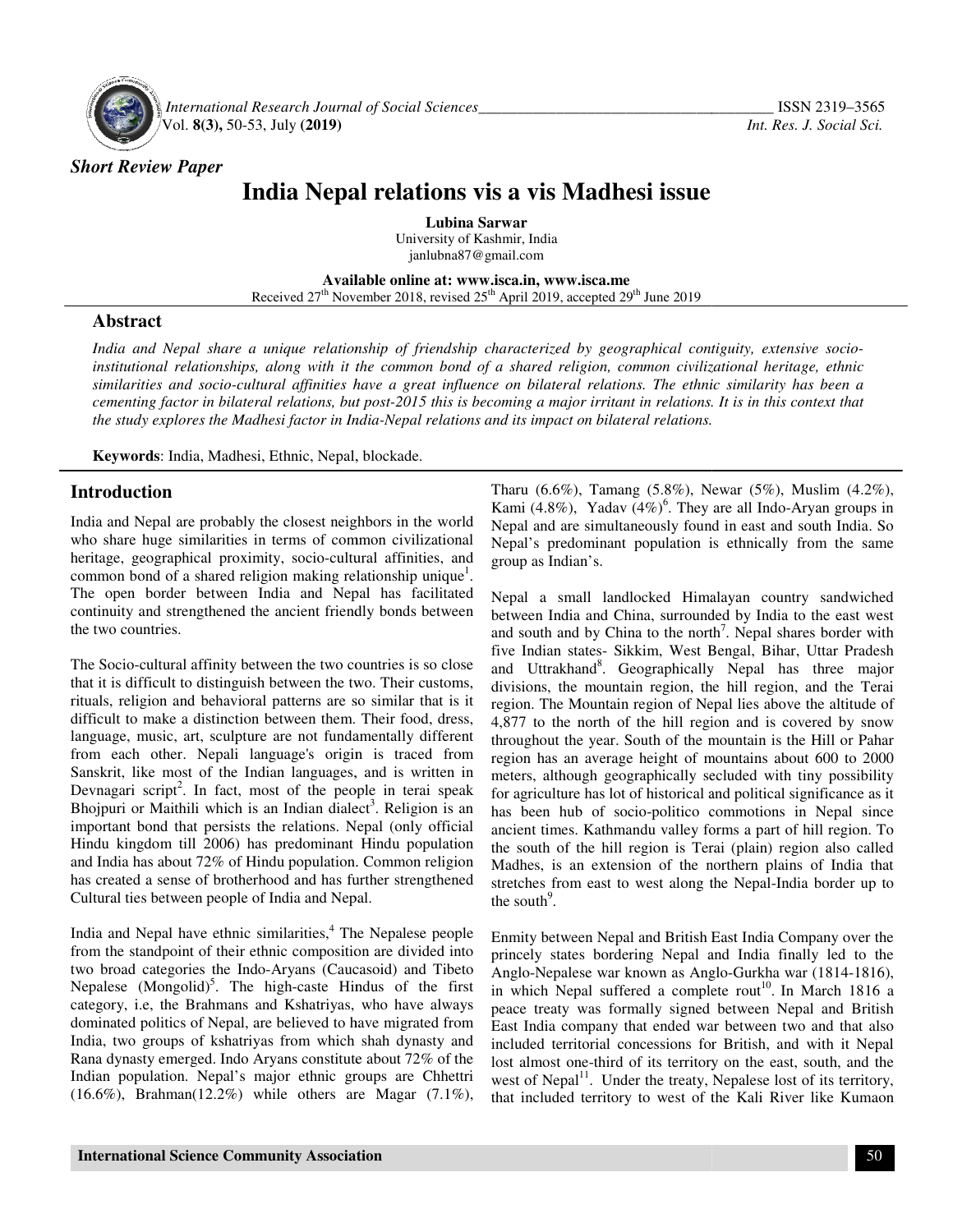(present Indian state of Uttarakhand), Garhwal (present Indian state of Uttarakhand); some territories to the west of the Sutlej River like Kangra (present day Himachal Pradesh), and much of the Terai Region<sup>12</sup>. As a result of revision of 1816 Treaty after nine months of its conclusion, some region of Madhes or Terai (from Koshi to Rapti) was returned back to Nepal<sup>11</sup>, and as a reward for co-operation to suppress the Indian rebellion of 1857 as Nepal provided troops on request of British $11,13$  a treaty was signed on 18 November 1860 between British East India company and Nepal by which as a goodwill gesture the British East India Company returned back some territories to Nepal in the western plains (from Rapti to Kali) previously ceded to India under the treaty of Sugauli<sup>9,11</sup>. So this region that stretches from Brahmaputra in the east to the Yamuna river in the west including the returned territories is known as Tarai or the Madhes with inhabits known as Madhesises $14$ . The Madhesis are defined as the people of Indian origin or migrants of India, Madhesises share common culture and language, similar ethnoracial ties, including marital relations with people of across the border particularly with people of Eastern and Northern India, that is why Madhesises are branded as Indians not truly Nepalese<sup>15</sup>. Feeling alienated Madhesis are demanding the autonomy of the region resulting in conflict between Nepali government and Madhesis. Nepali government blames India for supporting Madhesises. In 2015 Nepal charged India of providing base to Madhesi agitation as they on their own lack strength to go to such extent. Nepal blamed India as it had overtly extended support to Madhesis in various international forums for anti-constitution movement asserting that it has 'roti beti ka sambandh' with the Madhesis. Moreover, India raised the issue of 'human right violation' in Geneva-based Human Rights, extending solidarity with the Madhes movement beyond the bilateral forum. Nepali government called these steps as a substance to embolden the Madhesi leaders<sup>16,15</sup>. All this led to the climax of relations between two countries.

## **Origin of Madhesi issue**

The demand for autonomy of Terai can be traced back to anti-Rana revolution in 1950 and with the formation of Terai congress (1950-51) the demand for autonomous Madhes got consolidated. The initial demands of Madhesis were to give autonomous status to Terai with Hindi as an official language along with other languages and proportional representation in civil services of Madhesis. With the change of government structure in 1951 as Rana regime was replaced by a coalition government (consisting of king tribhuvan shah, members of Rana dynasty and members of Nepali congress) the demand of 'Autonomous Madhes' went down and slowly vanished<sup>13-15,17</sup>. With the popular uprising of 1990 in Nepal the concept of Madhesi identity was polarized, in the political discourse the term 'Madhes' or 'Madhesi' gained eminence. With the establishment of 'Madhesi Janadhikar Forum' (MJF)- a pressure group, in 1997 the Madhes movement got momentum. The main purpose of MJF was to mainstream Madhesis and larger political representation, for this they used pressure tactics on

political parties to accept their demands. With the transition in Nepal from Monarchy to democracy the issue of 'Autonomous Madhes' emerged again in 2007<sup>15,18</sup>. It is called the Madhesh Andolan or Madhes movement 2007. The issue centered on the non-inclusion of the term 'federalism' in the interim constitution of Nepal as MJA was promised, for them it was a step towards restructuring Nepali state that meant regional autonomy of Terai, proportional representation of Madhesis and increase in representation of Madhesis in parliament<sup>15,19</sup>. With the agreement between Government of Nepal and MJF on 30 August  $2007^{20}$ , in which government of Nepal accepted their demands they withdrew agitation. After the promulgation of constitution of Nepal in September 2015, Madhesis found it unsatisfactory and they started opposition of the constitution. They started agitation as they stated that instead of an eight province model a seven-province model with demarcation was declared that is unfair to them and a means to enslave Madhesis and other minorities in Nepal. They argued that constitution is designed in a way to gave larger share to hill and mountain people (or Bahun also called Khas Brahmins) in the parliament and reducing Madhesis to low number despite their large share in population. For this reason they resented and rejected constitution giving rise to protests in the regions of Mid-west, Karnali and Madhes. The protests took the violent form killing and injuring many people in those regions $15,21$ . The madhesis were unsatisfied with the process of inclusion and representation system in the constitution, they called it a step towards their marginalisation in the political system. Moreover they were not satisfied with the provincial federal structure that was dividing the Madhes region into segments, in addition the issue of delineation of electoral constituencies and representation in constituent assembly was not done in accordance with proportional representation system. Madhesis also found the citizenship law discriminatory towards them as it snubbed the citizenship rights of Nepali woman if she marries a man from a foreign country and same was not applicable to Nepali men if he marries outside his country. For Madhesis it was discriminatory as cross-border marriages with Indians are common in this province. The issue of proportional representation was addressed with constitutional amendment bill of January  $2016^{15,22}$  excluding the issues of provincial demarcation and citizenship law at that time.

## **India and Madhes**

India shares a roti-Beti relationship with Tarai (Madhes) as people are connected through marital relations and daily economic activities from daily shopping to big enterprises that are facilitated by open-border<sup>15,23</sup>. These ties characterized close and unique India-Nepal relations. This equation started changing in 2015 when political meanings were associated with the Madhesis relationship with India. The Madhesis found September 2015 constitution against them and they start protesting against it. The India-Nepal border was used by the Madhesis to assert their demands. Referring to security issues caused at India-Nepal border due to Madhesi agitation, India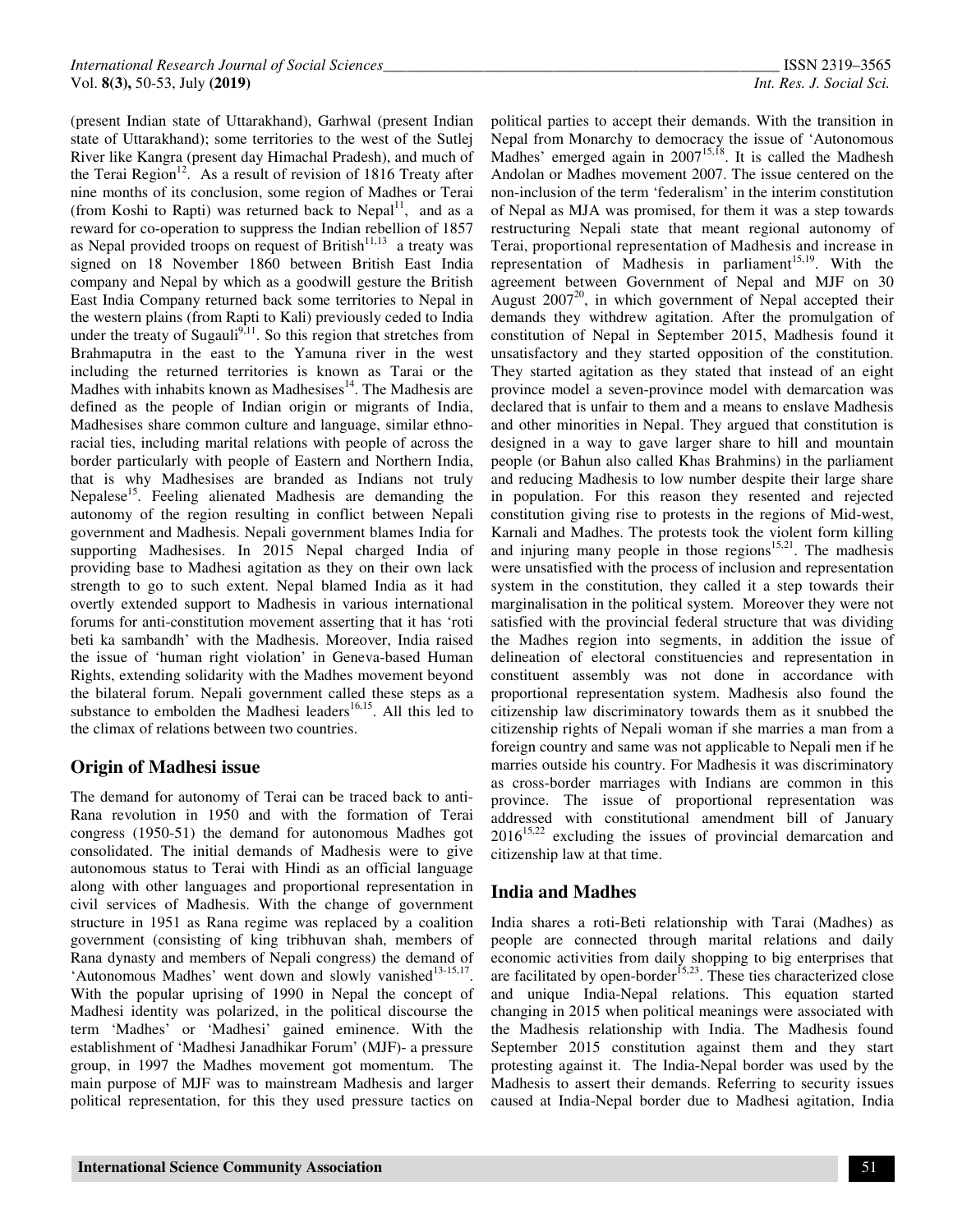closed its border. This led to virtual undeclared blockade by India<sup>24</sup>. Though India denied such allegations but this fourmonth blockade put the relations to its climax following Madhesi agitation giving new direction to India-Nepal relations. India openly criticized the Nepali constitution by expressing its concern on the issue of Madhesi<sup>25</sup>. Nepal held that being a sovereign country the constitution-making and promulgation process are its sovereign matters that nobody should interfere in it. Nepal clearly maintained that India cannot interfere in domestic affairs of a sovereign nation in the name of democratization<sup>15,26</sup>. It was perceived as Indian intervention in Nepal and a hurdle in its constitution making process $15,27$ . Nepal discarded the Indian notion that it holds a special position or privilege in Nepali political affairs<sup>28</sup>. While acknowledging Indian role in the political transmutation of Nepal<sup>29</sup>, Nepali political leaders perceived Indian meddling as an intervention<sup>30</sup> as India informally conveyed a seven-point Constitutional amendment in support of Madhesi groups. Such developments were regarded as an interference with landlocked Nepal's sovereign and internal affairs and a negative attitude towards democracy establishment in Nepal<sup>31</sup>. But India maintained its stand for Madhesis and espoused that as a guarantor of 2008 pact between Nepal government and Terai (as it was done with Indian meditation) it could not turn deaf towards the unmet demands of one set of signatories in the pact, second as a democracy it could not ignore the violence and killing of peaceful protesters at doorsteps<sup>32</sup>. But Indian role was highly criticized as the interference of external force in the affairs of a sovereign state. The constitutional amendment bill in January 2016 addressed the issue<sup>33</sup>, but this event shook India-Nepal relations to the core. With it, India lost its role and credibility in Nepal<sup>34</sup>. It also paved way for Sino-Nepalese closeness in an organic way. The 2015-2016 Blockade brought hardships to common people pushing closer China-Nepal ties. It is presumed that with it India lost its privileged position to China in Nepal putting an end to period of 'special relations' that used to be hallmark of bilateral relationship<sup>35.</sup> No doubt India took many steps after that like frequent high-level visits, addressing the long unmet demands of Nepalese for example revision of treaties including 1950, regulating open border etc, to revive relations<sup>36</sup>, but the former position India used to enjoy seems unattainable. Post-2015 augmented anti-India sentiment in Nepal, Nepali nationalism has become synonymous of anti-India sentiment. There is also a change in the foreign policy perspective of Nepal from dependence on India to independence and free from any influence. The Sino-Nepalese relations are growing in an organic way that seems irreversible.

#### **Conclusion**

India is making efforts to revive its relations with Nepal that completely broke down after Madhesis Blockade in 2015. The unofficial blockade affected the India-Nepal special equation that used to form the basis of their relationship. This has resulted in Nepal's tilt towards China. The Sino-Nepalese cooperation is growing in such areas which earlier used to be

India's monopoly, like the hydro-power projects. Moreover, Nepal's joining in the 'Belt and Road Initiative' has added to apprehensions of India due to security concerns. This has a significant impact on India- Nepal relations. Nepali political leaders believe that no doubt Madhesis have Roti-Beti relationship and cultural affinities with India, but this does not provide valid ground to India to interfere in the sovereign affairs of Nepal as Madhes is an internal part of Nepal. Instead of assigning political contours to Madhesi affinities this should be used to build strong relations between two countries. India should reconsider its Nepal policy keeping into consideration the changing political context of Nepal.

#### **References**

- **1.** Sen Jahar. (1977). Indo-Nepal Trade in the Nineteenth Century. Calcutta: Firma KLM pvt ltd., 15-17. ISBN 9780817074807
- **2.** Camail Benoit (2008). The Fall of Hindu Monarchy. France: Asie vision, 15-16. ISBN 978-2-86592-427-1
- **3.** Narayan Shriman (1971). India and Nepal: An Exercise in open Diplomacy. New Delhi; Orient Paper Backs, 22-23.
- **4.** Gurung Harka (1996). Ethnic Demography of Nepal. Democracy Nepal: Gateway to Nepali Politics and Civil Society,  $(retrieved$  from http://www.nepaldemocracy.org/ethnicity/ethnic\_demograp hy.html. on10 March 2018 )
- **5.** Brown T. Louise (1995). The Challenge to Democracy in Nepal – A Political History. London: Routeldge Publications, 2-5. ISBN 978-0415085762
- **6.** The World fact book (2018), (retrieved from https://www.cia.gov/library/publications/the-worldfactbook/geos/np.html on 15 November 2018)
- **7.** Bhatt S.C. (1996). The Triangle Nepal-India-China: A Study of Treaty Relations. Gyan Publishing House, 29-30. ISBN 9788121205238.
- **8.** kumar Pramod (2012). Eco-Political Relations; Retrospect and Prospectǁ. *World Focus*, New Delhi, 49.
- **9.** Singh Raj Kumar (2009). Global Dimensions of Indo-Nepal Relations post Independence*.* Gyan Publishing House, 21- 23, ISBN 978-8121210256
- **10.** Wright D. (1990). History of Nepal: With an Introduction Sketch of the Country and People of Nepal. *Asian educational services*., 54-55. ISBN 978-8120605527
- **11.** Pathak Bishnu (2018)*. "*Nepal-India Relations: Open Secret Diplomacy". (retrieved from http://www.transnationalperspectives.org/transnational/artic les/article492.pdf on 11 October 2018 )
- **12.** Jha Hari Bansh (2013). Nepal's Border Relations with India and China. *Eurasia Border Review,* BRIT XII, 66-68.